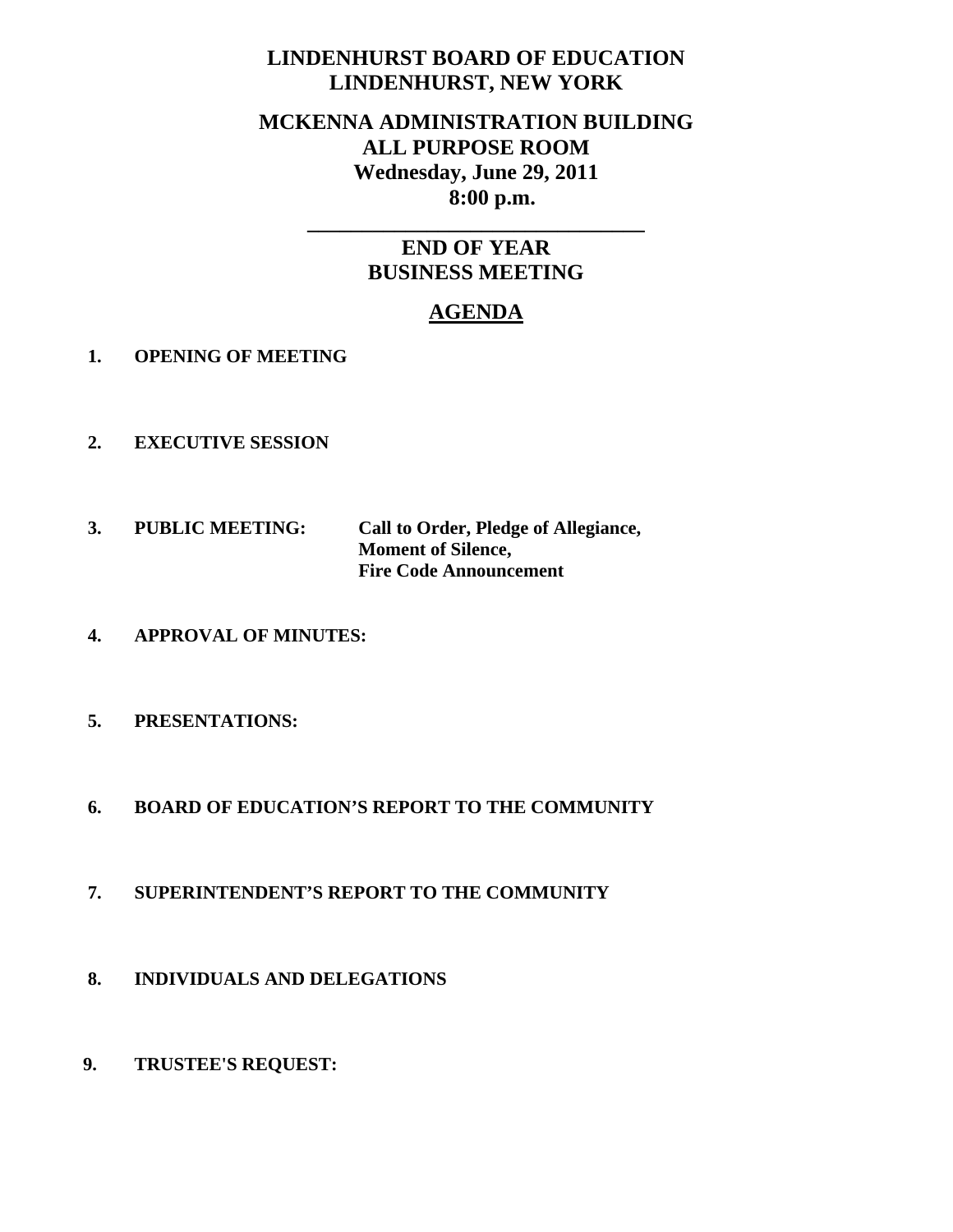#### **10. SUPERINTENDENT'S RECOMMENDATIONS:**

## **a. Recommendation: RESERVE ACCOUNTS**

 Recommended Action: Upon a motion made by \_\_\_\_\_\_\_\_\_\_\_\_\_\_\_\_\_\_\_, seconded by \_\_\_\_\_\_\_\_\_\_\_\_\_, the following resolution is offered

RESOLVED that the Board of Education, upon the recommendation of the Superintendent, Authorizes the Lindenhurst UFSD to transfer from the following General Fund Accounts:

- 1. Reserve for Workman's Compensation: not to exceed one million (\$1,000,000.00) dollars.
- 2. Reserve for Employee Benefits Accrued Liability: not to exceed two million (\$2,000,000.00) dollars.
- 3. Reserve for Unemployment Insurance: not to exceed two hundred thousand (\$200,000.00) dollars.
- 4. Reserve for Retirement Contribution: not to exceed two million (\$2,000,000.00) dollars.

Note: See enclosed.

Vote on the motion: Yes:

No:

Abstained:

Motion carried/defeated.

#### **b . Recommendation: 2011 RETIREE PAYOUT**

 Recommended Action: Upon a motion made by \_\_\_\_\_\_\_\_\_\_\_\_\_\_\_\_\_\_\_, seconded by \_\_\_\_\_\_\_\_\_\_\_\_\_\_\_, the following resolution is offered

RESOLVED that the Board of Education, upon the recommendation of the Superintendent, increase General Fund expenditure code A2110-136-00-0000 (Salaries Retirement) for the 2010- 11 school year in the amount of \$834,863.00. The funding for this will come out of the Reserve for Compensated Absences in the amount of \$834,863.00 (see attached).

Note: See enclosed.

Vote on the motion: Yes:

No:

Abstained: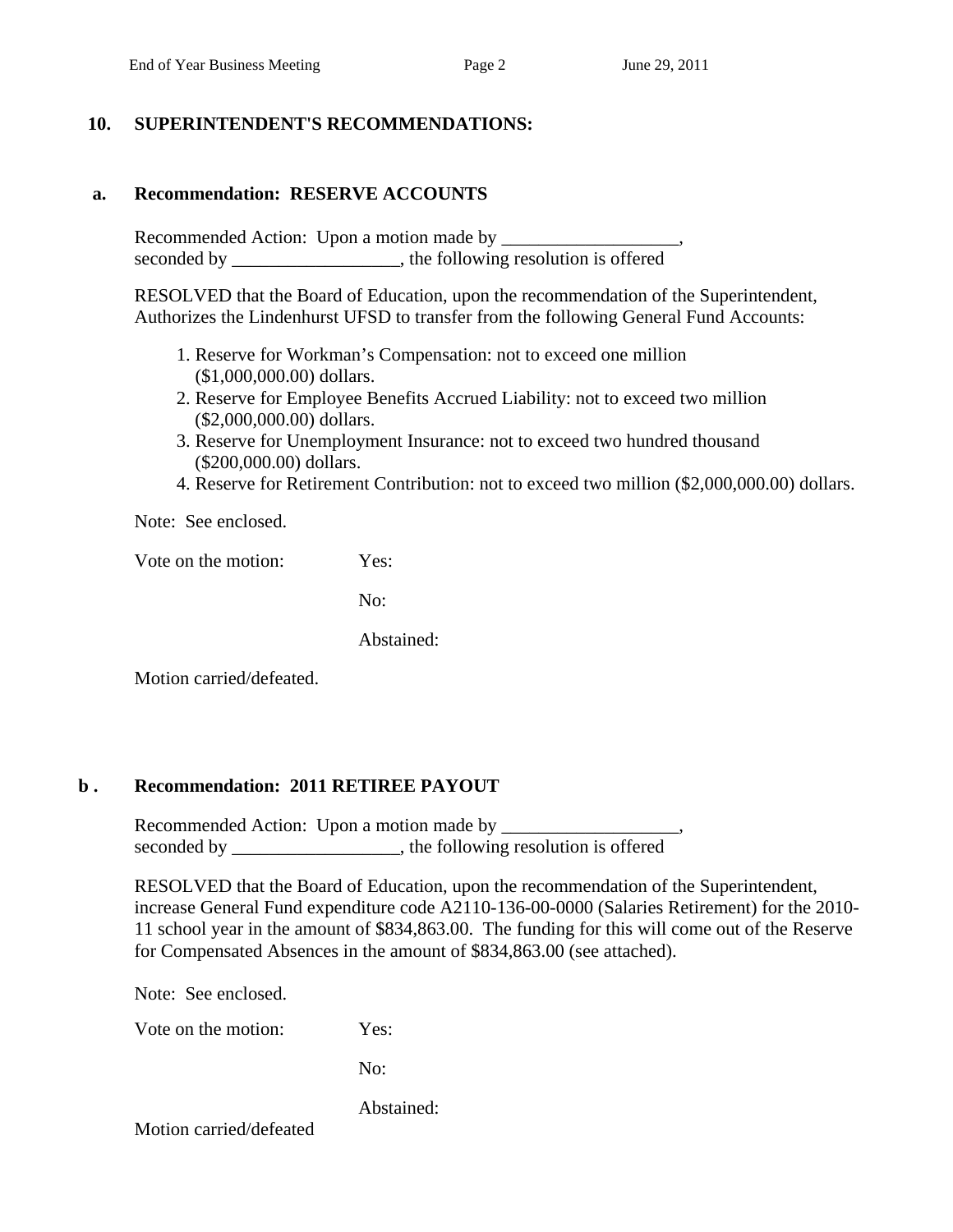## **c . Recommendation: OBSOLETE EQUIPMENT**

Recommended Action: Upon a motion made by seconded by \_\_\_\_\_\_\_\_\_\_\_\_\_\_\_\_, the following resolution is offered

RESOLVED that the Board of Education, upon the recommendation of the Superintendent, approves the disposal of the following equipment:

| <b>30 Standard Student Desks</b><br>28 Chairs Misc. Size Student Chairs<br>2 Labtec 835 Headphones                                  |
|-------------------------------------------------------------------------------------------------------------------------------------|
| 1 Viewex Film Strip Projector No Lindy #<br>1 Wollensak Cassette Player Lind #1232<br>1 Audiotronica 304A Record Player No. Lindy # |
| 1 HP Deskjet Printer 6122 Lind #002709                                                                                              |
|                                                                                                                                     |
| Yes:                                                                                                                                |
| No:                                                                                                                                 |
| Abstained:                                                                                                                          |
|                                                                                                                                     |

## **d . Recommendation: BUDGET TRANSFERS**

 Recommended Action: Upon a motion made by \_\_\_\_\_\_\_\_\_\_\_\_\_\_\_\_\_\_\_, seconded by \_\_\_\_\_\_\_\_\_\_\_\_\_\_\_\_\_\_, the following resolution is offered

RESOLVED that the Board of Education, upon the recommendation of the Superintendent, approves the attached budget transfers over \$5,000.00.

Note: See enclosed.

Vote on the motion: Yes:

No:

Abstained: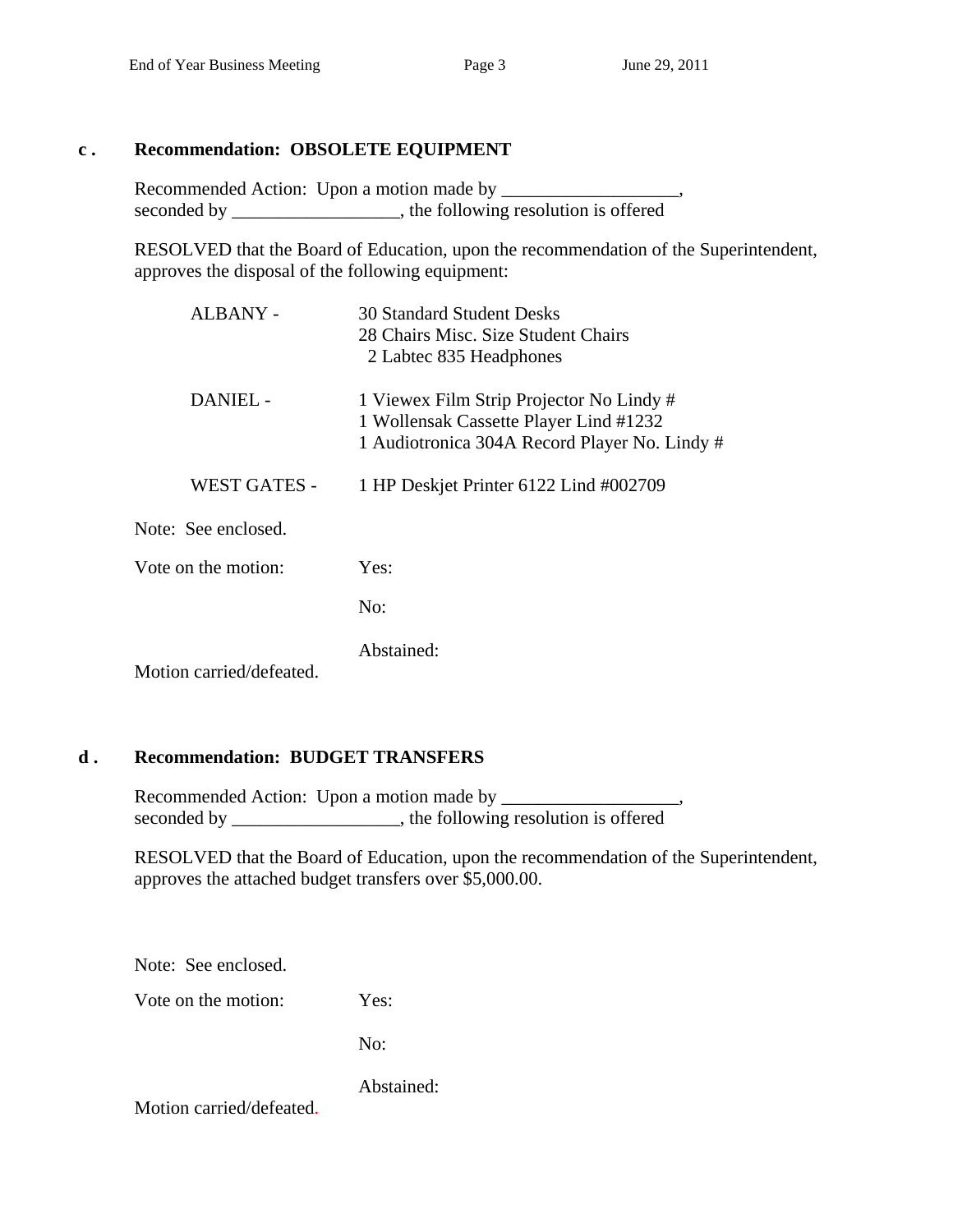#### **e. Recommendation: LINDENHURST MEMORIAL LIBRARY**

Recommended Action: Upon a motion made by \_\_\_\_\_\_\_\_\_\_\_\_\_\_\_\_\_\_\_, seconded by \_\_\_\_\_\_\_\_\_\_\_\_\_\_\_, the following resolution is offered:

RESOLVED that the Board of Education, upon the recommendation of the Superintendent, accepts the Library's Revised Cash Flow Schedule for the 2011-12 school year as follows:

| July 1, 2011      | \$342,718.41 |
|-------------------|--------------|
| August 1, 2011    | \$342,718.41 |
| September 1, 2011 | \$342,718.41 |
| October 3, 2011   | \$342,718.41 |
| November 1, 2011  | \$342,718.41 |
| December 1, 2011  | \$342,718.41 |
| January 3, 2012   | \$342,718.41 |
| February 1, 2012  | \$342,718.41 |
| March 1, 2012     | \$342,718.41 |
| April 2, 2012     | \$342,718.41 |
| May 1, 2012       | \$342,718.41 |
| June 1, 2012      | \$342,718.49 |
|                   |              |

 **\$4,112,621.00** 

Note: See enclosed

Vote on the motion: Yes:

No:

Abstained: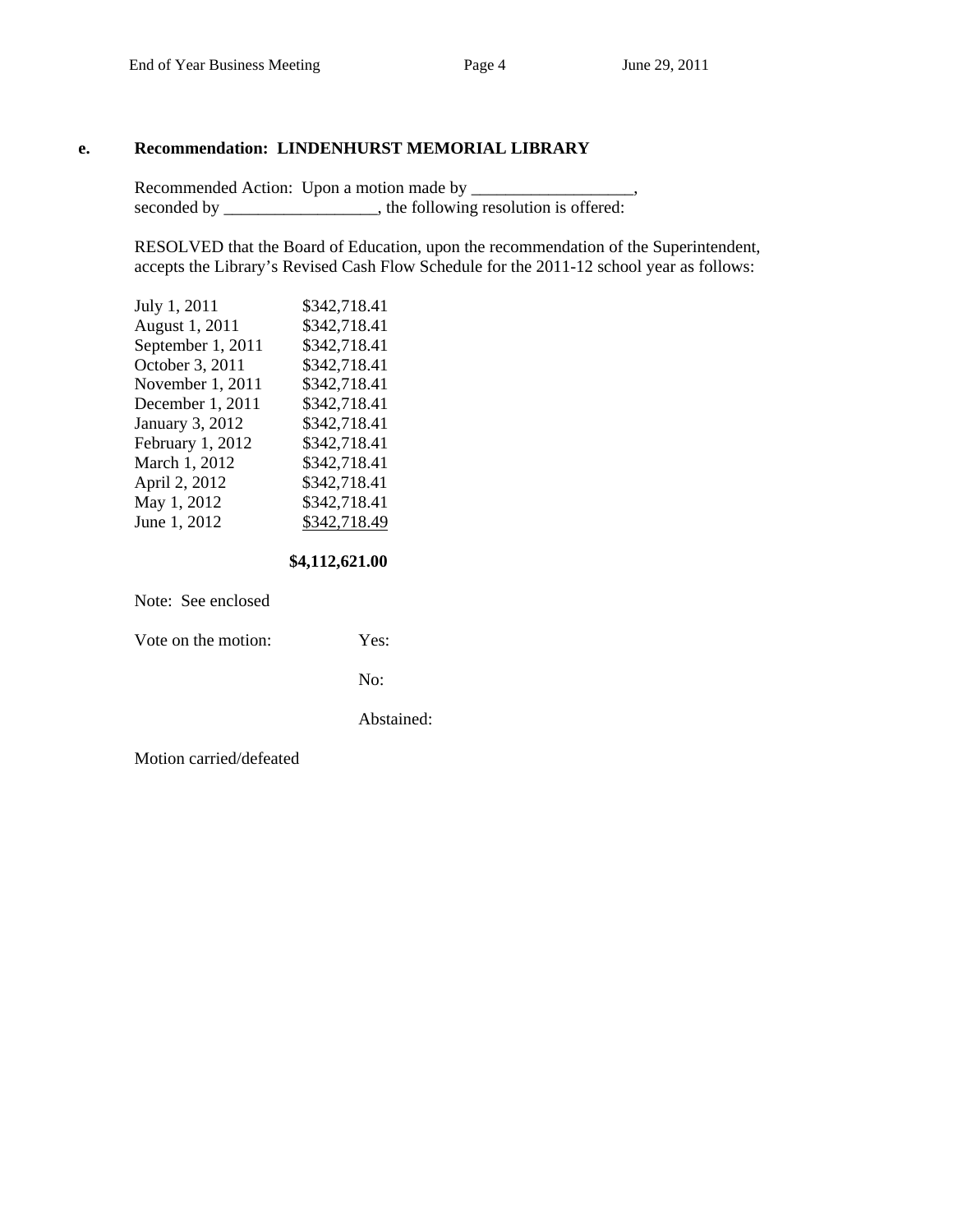## **f. Recommendation: POSITION ABOLISHMENT**

 Recommended Action: Upon a motion made by \_\_\_\_\_\_\_\_\_\_\_\_\_\_\_\_\_\_\_, seconded by the following resolution is offered

 RESOLVED that the Board of Education, upon the recommendation of the Superintendent abolishes the following positions in the following tenure areas:

 BE IT FURTHER RESOLVED, the employment of the teacher (s) having the least seniority in the system within the tenure area of the positions abolished shall be discontinued effective August 31, 2011.

#### Elementary:

 Bernadette Maier – Albany Elementary Frances Ulrich – Harding Elementary Theodore Berry – Harding Elementary Heidi Thompson – Daniel Elementary Melissa Montano – Albany Elementary Theresa Peluso – Bower Elementary

#### Library Media:

Marissa Urso – Albany Elementary

Vote on the motion: Yes:

No:

Abstained:

Motion carried/defeated.

## **g. Recommendation – BOARD POLICY # 6620 – FUND BALANCE POLICY**

## **First Reading – No vote to be taken**

## **A new board policy or revision of current board policy requires two readings.**

 Recommended Action: Upon a motion made by \_\_\_\_\_\_\_\_\_\_\_\_\_\_\_\_\_\_\_, Seconded by \_\_\_\_\_\_\_\_\_\_\_\_\_\_, the following is offered for a first reading:

**6620** 

#### **Fund Balance Policy**

#### **1. Purpose:**

The Board of Education recognizes that the maintenance of a fund balance is essential to the preservation of the financial integrity of the school district and is fiscally advantageous for both the district and the taxpayer.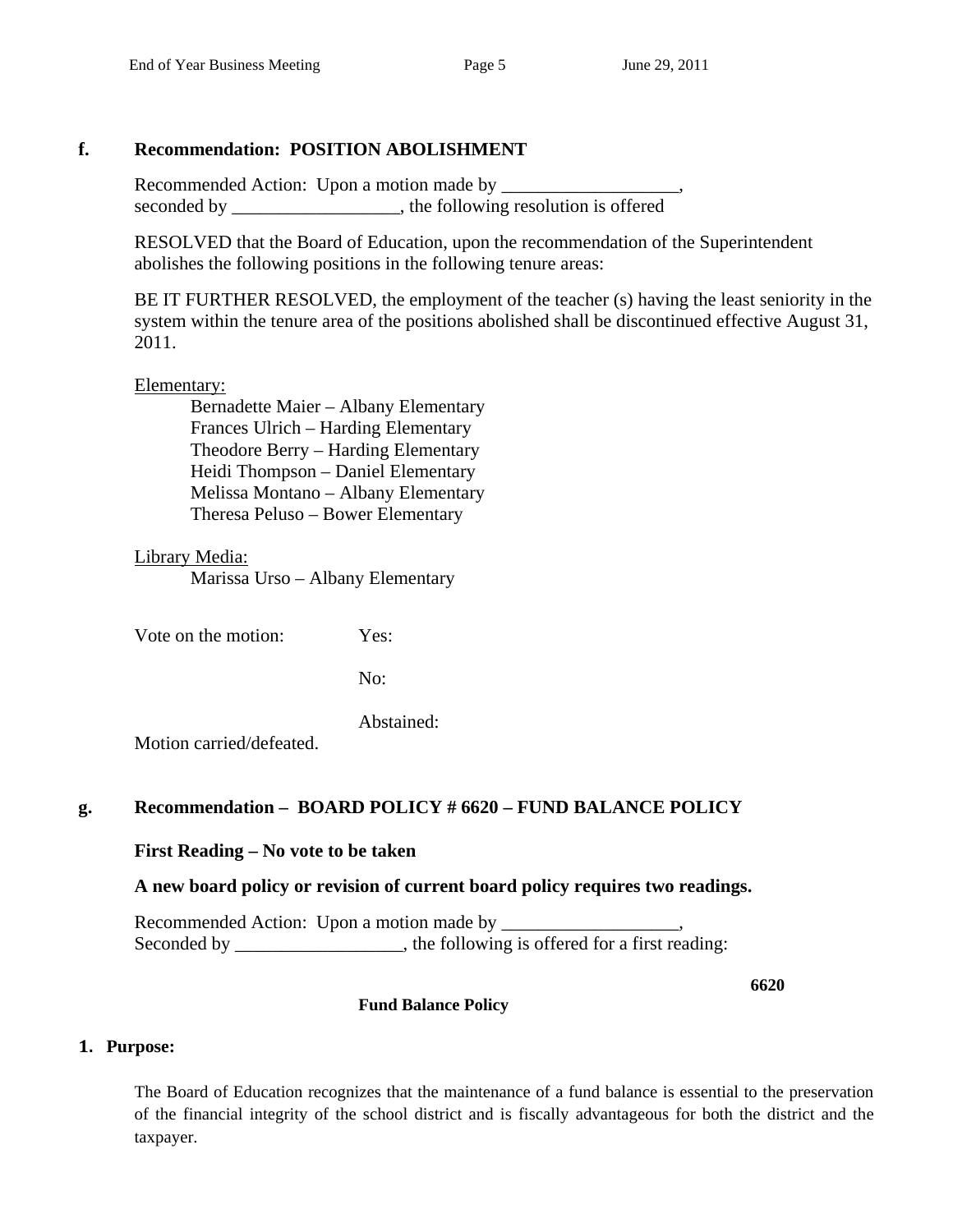End of Year Business Meeting Page 6 June 29, 2011

## **2. Fund Balance Classifications:**

Governmental Accounting Standards Board ("GASB") Statement No. 54 distinguishes fund balance classifications based on the relative strength of the constraints that control the purposes for which specific amounts can be spent. Beginning with the most binding constraints, fund balance amounts will be reported by the District in the following classifications:

**Nonspendable** – amounts that cannot be spent because they are in a nonspendable form (e.g. inventory) or legally or contractually required to be maintained intact (e.g. principal of a permanent fund).

**Restricted** – amounts limited by external parties, or legislation (e.g. grants or donations).

**Committed** – Amounts constrained to specific purposes by a government itself using its highest level of decision-making authority (e.g. Board of Education); to be reported as committed, amounts cannot be used for any other purpose unless the District takes the same highest-level action to remove or change the constraint.

**Assigned** – Amount intended to be used for a specific purpose; intent can be expressed by the Board of Education or by an official or body to which the Board delegates the authority.

**Unassigned** – Amounts available for consumption or not restricted in any manner. These amounts are reported only in the General Fund.

#### **3. General Policy:**

Fund balance measures the net financial resources available to finance expenditures within current or future periods. The District's Unassigned General Fund Fund Balance will be maintained to provide the District with financial stability and a margin of safety to fund unanticipated contingent expenditures that may occur unexpectedly during the fiscal year. The Unassigned General Fund Fund Balance used for these purposes may only be appropriated by resolution of the Board of Education unless voter approval is required.

Any portion of Fund Balance may be applied or transferred for a specific purpose either by voter approval if required by law or by formal action of the Board of Education if voter approval is not required. Amendments or modification to the applied or transferred fund balance must also be approved by formal action of the Board of Education.

The Board of Education shall delegate the authority to assign fund balance, for encumbrance purposes, to the person(s) to whom it has delegated the authority to sign purchase orders. In circumstances where an expenditure is incurred for a purpose for which amounts are available in multiple fund balance classifications (e.g., expenditures related to reserves).

The order by which the District will spend restricted and unrestricted fund balance will be evaluated on an annual basis based on the current financial conditions. The Board of Education will evaluate the use of reserves on an annual basis, depending on the needs and best interest of the District.

Reserves currently existing in the District include:

- Reserve for Workers' Compensation
- Reserve for Employee Benefit Accrued Liability
- Retirement Contribution Reserve
- Reserve for Unemployment Insurance

References:

School Code – 24 P. S. Sec. 2-218, Sec. 6-688

Note: See enclosed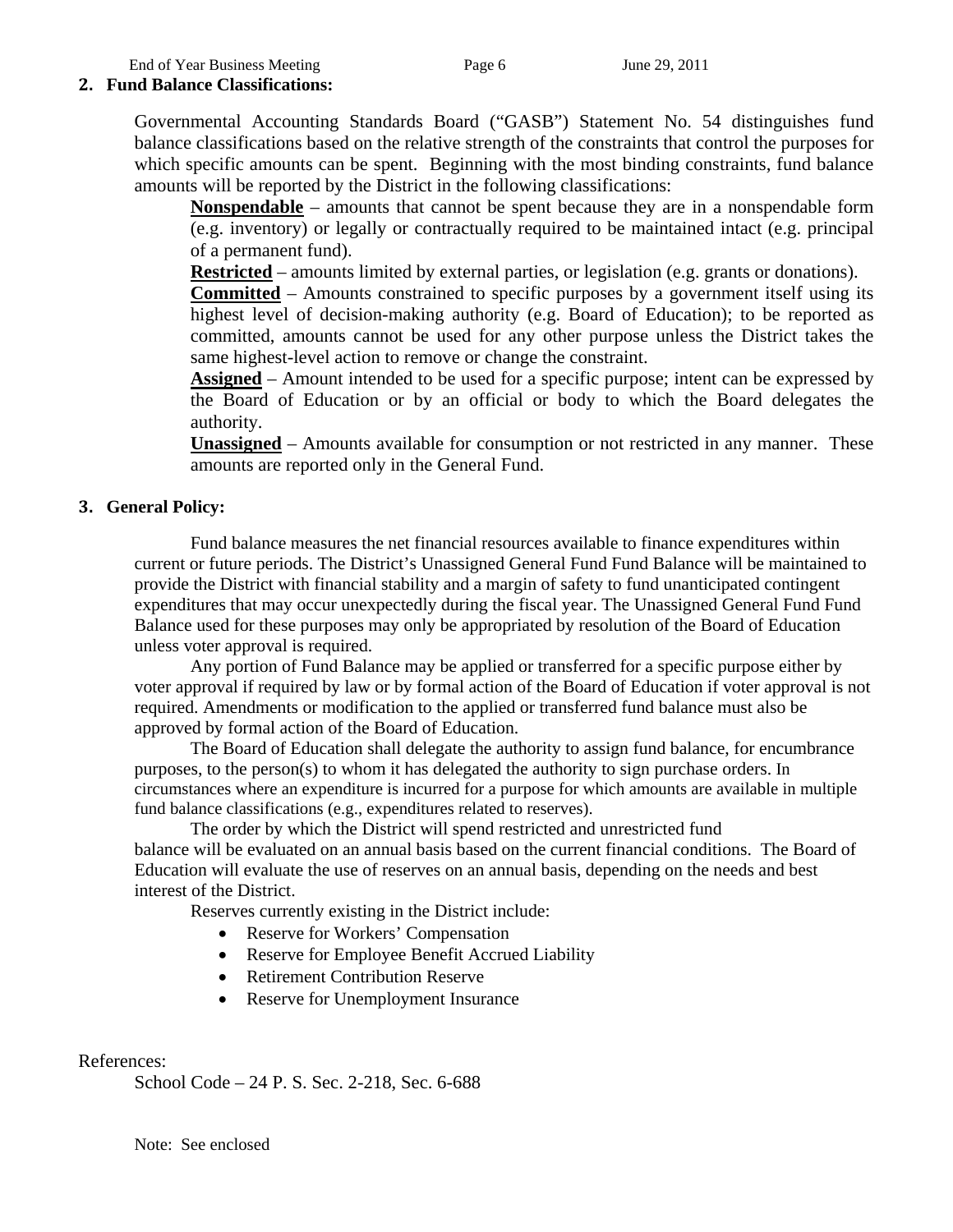## **h. Recommendation: XEROX EQUIPMENT**

 Recommended Action: Upon a motion made by \_\_\_\_\_\_\_\_\_\_\_\_\_\_\_\_\_\_\_, seconded by \_\_\_\_\_\_\_\_\_\_\_\_\_\_\_\_, the following resolution is offered

RESOLVED that the Board of Education, upon the recommendation of the Superintendent, authorizes the Board President to enter into an agreement with Western Suffolk BOCES for a Multi-Year Service Agreement (5 years) for Xerox Equipment (proposal 2011-1792 under COSER A502), as per the attached.

Note: See enclosed

Vote on the motion: Yes:

No:

Abstained:

Motion carried/defeated

## **i. Recommendation: XEROX MAINTENANCE**

 Recommended Action: Upon a motion made by \_\_\_\_\_\_\_\_\_\_\_\_\_\_\_\_\_\_\_, seconded by \_\_\_\_\_\_\_\_\_\_\_\_\_\_\_\_, the following resolution is offered

RESOLVED that the Board of Education, upon the recommendation of the Superintendent, authorizes the Board President to enter into an agreement with Western Suffolk BOCES for Xerox Maintenance for the 2011-2012 school year under COSER 501, as per the attached.

Note: See enclosed

Vote on the motion: Yes:

No:

Abstained: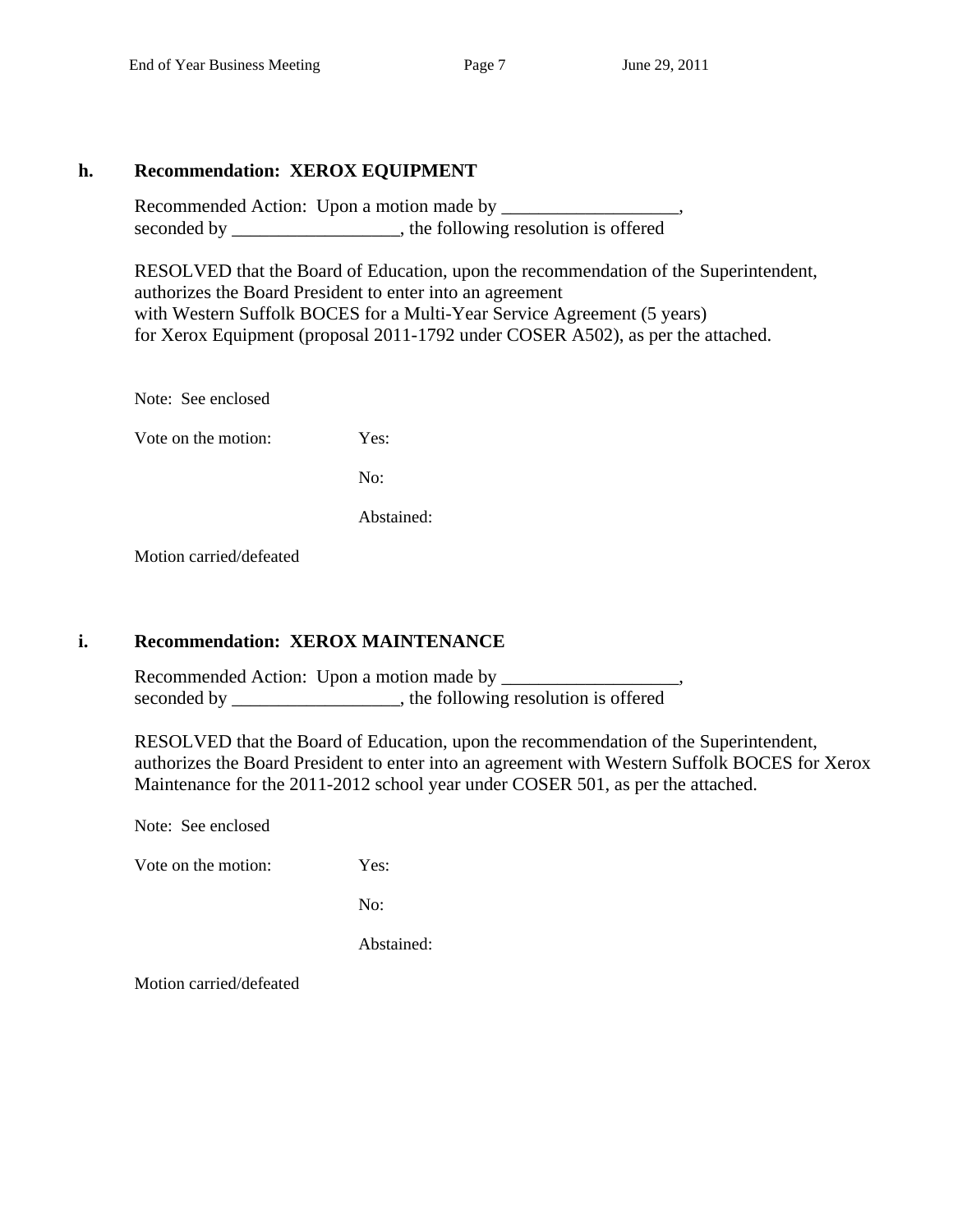#### **j. Recommendation: JUST KIDS RENTAL -- 2011-2012**

 Recommended Action: Upon a motion made by \_\_\_\_\_\_\_\_\_\_\_\_\_\_\_\_\_\_\_, seconded by \_\_\_\_\_\_\_\_\_\_\_\_\_\_\_\_, the following resolution is offered

RESOLVED that the Board of Education, upon the recommendation of the Superintendent, authorizes the Board President to enter into a lease agreement with Just Kids for the 2011-2012 school year for the rental of 37 units. The annual rent for July 1, 2011 through June 30, 2012, for 37 units, will be \$645,339.20, plus maintenance costs of \$233,982.42, for a total of \$879,321.62 payable in equal monthly installments of  $$73,276.80$  in advance on the 1<sup>st</sup> day of each month.

Note: See enclosed

Vote on the motion: Yes:

No:

Abstained: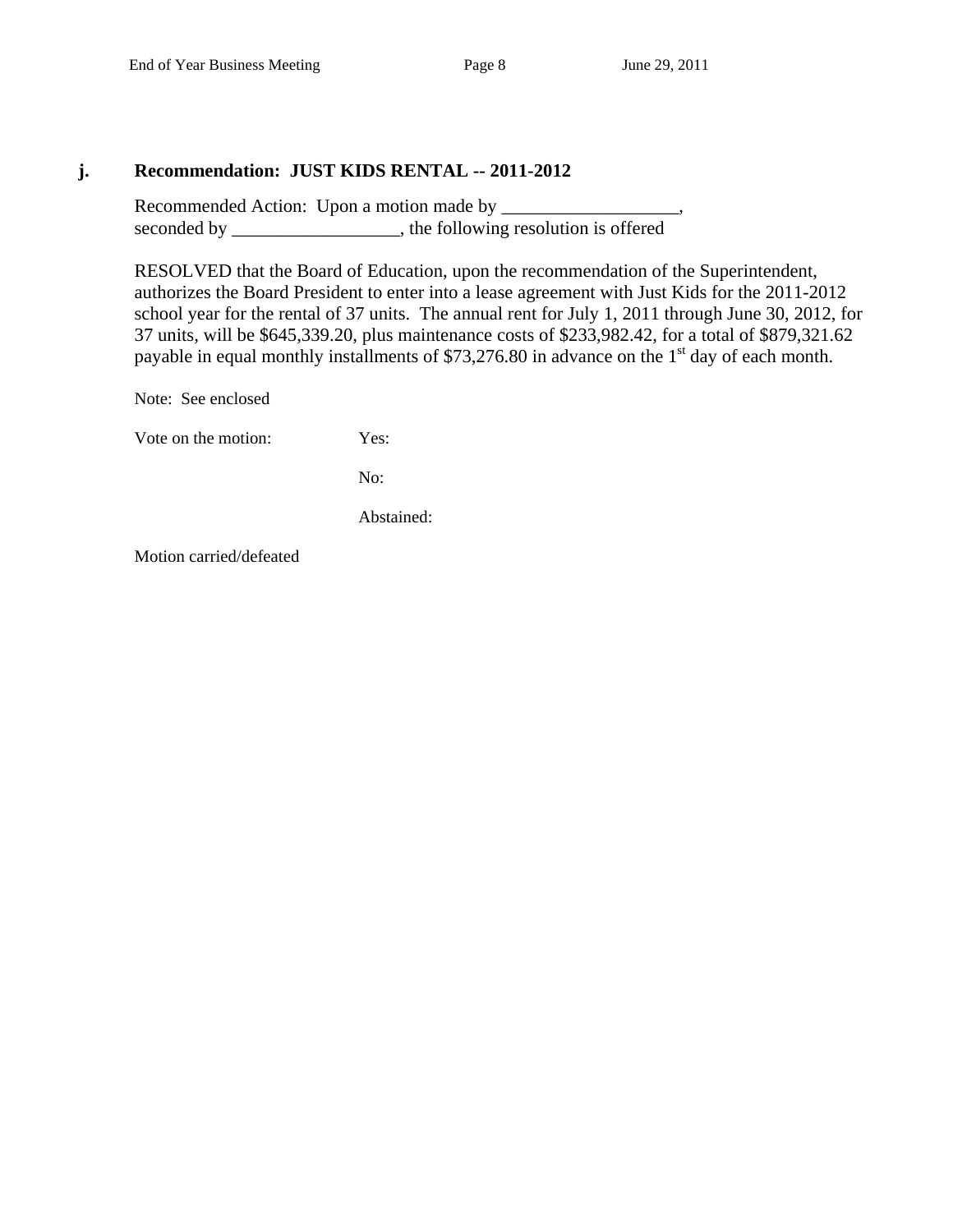## **11. SCHEDULES**

| Schedule | $A-1$ | No. 13-C    | <b>Coaching Assignments</b>                                                            |
|----------|-------|-------------|----------------------------------------------------------------------------------------|
| Schedule | $A-1$ | No. 16      | Personnel, Instructional – Resignations $\&$<br>Terminations                           |
| Schedule | $A-1$ | No. 17      | Personnel, Instructional – Resignations $\&$<br>Terminations                           |
| Schedule | $A-2$ | No. 12      | Personnel, Instructional – Leave of Absence                                            |
| Schedule | $A-2$ | No. 13      | Personnel, Instructional – Leave of Absence                                            |
| Schedule | $A-3$ | No. 65      | Personnel, Instructional Appointments                                                  |
| Schedule | $A-3$ | No. 66      | Personnel, Instructional Appointments                                                  |
| Schedule | $A-3$ | No. 67      | Personnel, Instructional Appointments -<br>Extra Curricular Activities - Middle School |
| Schedule | $A-3$ | No. 68      | Personnel, Instructional Appointments                                                  |
| Schedule | $A-3$ | No. 69      | Personnel, Instructional Appointments                                                  |
| Schedule | $B-3$ | No. 15      | Non-Instructional Personnel Appointments                                               |
| Schedule | D     | No. 34      | <b>Pupil Personnel Services</b>                                                        |
| Schedule |       | OA/C No. 33 | <b>Outside Agencies/Consultants</b>                                                    |